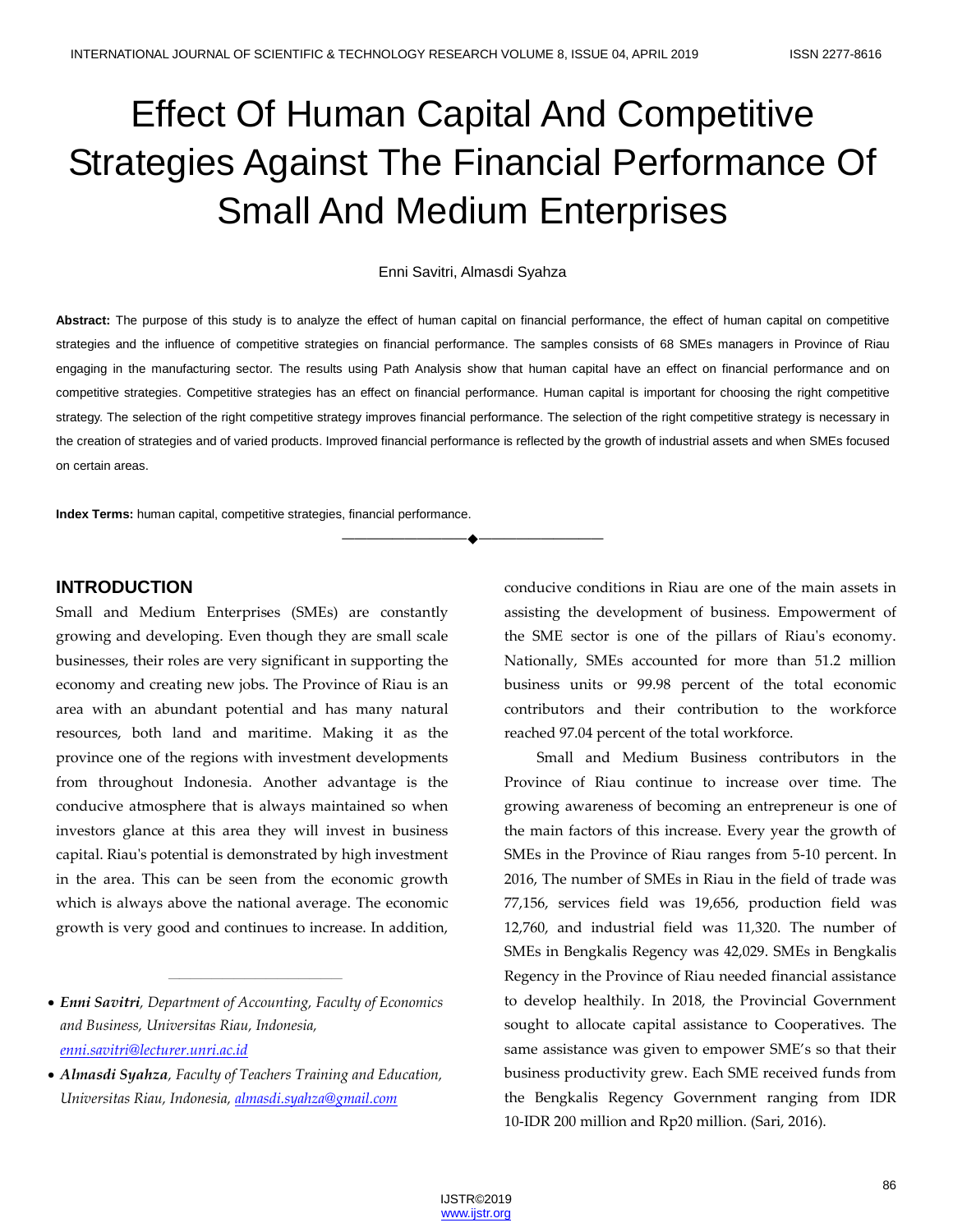One solution to overcome the problems that affects the SMEs financial performance is to look at human resource-based business management (Resource Based View - RBV). With this management the company is able to create special competencies (Barney, 1991; Grant, 2010). The RBV theory states that resources and capabilities are the basis for forming strategies. The chosen strategy must enable the company to use its core competencies for opportunities in its external environment. The problem is that not all resources and capabilities of the company have the potential to be a basis for a sustainable competitive advantage.

There are various problems that are generally related to SMEs in carrying out their business. One obstacle that often arises is the sustainability of the economic wheel of the local community, especially in the middle to lower economic areas. Other problems are difficulties in guaranteeing access to capital, problems in marketing, lack of guidance and lack of assistance from the government. There relating to the management of SMEs, namely Law No. 20 concerning Business, Small and Medium Enterprises (2008). There are many aspects contained in the constitution, which are of public concern, including the aspects of financing and guarantees, which is often called "access to finance" for SMEs.

Assessment of financial performance in SMEs is very important to complete as this helps to maintain the viability of its business. Small and medium-sized companies can describe the development of their business by looking at their simple financial performance. Studies on SMEs that measure general financial performance were assessed by profitability. Studies that support the concept of direct influence of human capital on financial performance were (Nahkata, 2007), (Pierre, 2011) and (Kilicman, et.al, 2018). The management of the company special competencies can be created (Grant, 2010). (Leitner, 2001) and (Ardiana et al, 2010), show no influence of human capital on financial performance. (Pribadi & Kanai, 2011), and (Sampurno, 2010) support the notion that human capital influenced competitive strategy. The research of (Finney et al., 2005), (Amoako-Gympah, 2008), (Kong and Thompson, 2009) and (Muchtolifah, 2008) show that human capital did not have an influence on competitive strategies. There is an influence between competitive strategies and financial performance,

namely Finney et al. (2005). While the research of (Musyarofah, 2004) found there was no affect by competitive strategies on financial performance.

The difference with previous research is the measurement of the performance of SMEs specifically based on intangible asset investments, namely human capital and the selection of competitive strategies with reference to the grand theory of RBV. Variations were also noted in previous research results. These observations highlighted a research gap and so then created motivation for the researcher to confirm and research further the financial performance of SMEs. The focus of this research was to see whether financial performance increased through human capital that was owned directly or mediated by competitive strategies. The purpose of this study is to analyze the effect of human capital on financial performance, the effect of human capital on competitive strategies and the influence of competitive strategies on financial performance. The results show that human capital have an effect on financial performance and on competitive strategies. Competitive strategies has an effect on financial performance. Human capital is important for choosing the right competitive strategy. The selection of the right competitive strategy improves financial performance. The selection of the right competitive strategy is necessary in the creation of strategies and of varied products. Improved financial performance is reflected by the growth of industrial assets and when SMEs focused on certain areas.

# **Literature Review Resources Based View Theory**

Concern about company resources began with (Penrose, 1959). Penrose investigated how internal management processes influenced the behavior of a company by understanding that the company has a collection and combinations of resources. Penrose developed the theory of *the growth of the firm*. Penrose's concept confirmed that company growth was limited by opportunities that existed as a function of a group of productive resources that were controlled / owned by the company (Barney, 1991). Penrose also explained that the learning process created new *knowledge* and formed the basis of organizational growth through combining existing resources (Eisenhardt & Santos, 2000).

The RBV view is a method for analyzing and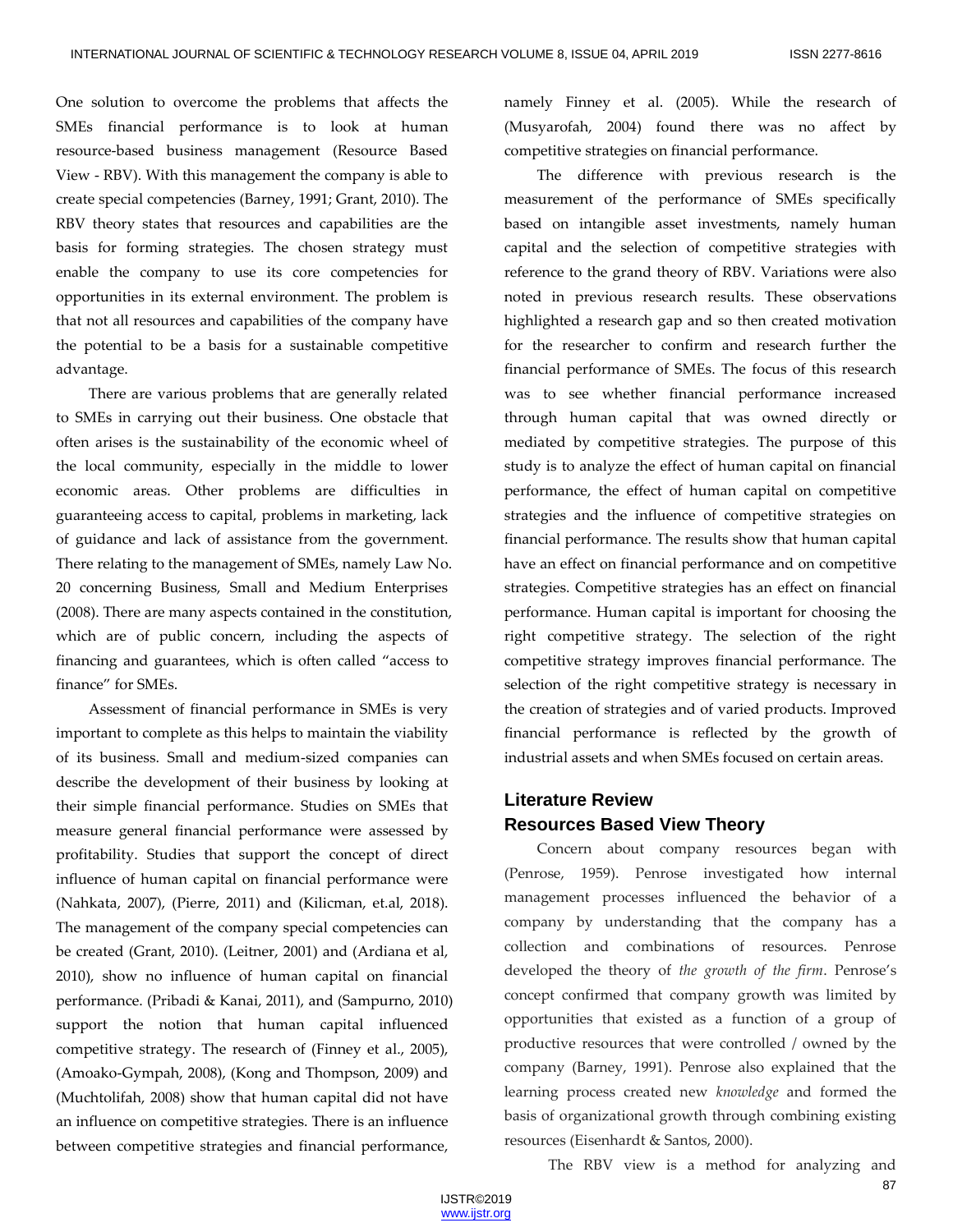identifying the strategic advantages of a company based on a review of the combination of assets, expertise, capabilities, and intangible assets that are specific to an organization. The assumption underlying RBV is that companies differ fundamentally because each company has a "collection" of unique resources in the form of tangible and non-intangible assets and organizational capabilities to utilize these assets. Each company develops competencies from these resources and when it is well-developed, these competencies are a source of corporate competitive advantage (Pearce & Robinson, 2011).

The basic reason for RBV is that the guidance, type, amount and nature of a company's resources must be considered first and foremost in choosing and defining strategies that can lead to a sustainable competitive advantage. Strategic management according to the RBV involves the development and exploitation of the company's unique resources and capabilities and makes an effort to continuously maintain and strengthen these various resources. This theory states that it is very profitable for a company to run a strategy that is currently not implemented by any competing company. When other companies are unable to duplicate certain strategies, the companies that run them have the sustainable competitive advantage. However, to be valuable, a resource should be scarce, difficult to replicate and cannot be easily replaced.

## **Human Capital**

(Choo and Bontis, 2002) define Human Capital (HC) as a supply of knowledge and skill of workers in an organization or company who combine to solve business problems. (Daum, 2005) defines HC as a source of innovation and renewal because new and good ideas are created / produced by humans. From these two definitions, it is implied that humans find new products, find creative ways to reduce costs, provide good services, and are able to build relationships with customers and stakeholders for the long term. Likewise, HC is the people in organizations / companies whose collective skills, knowledge, and capabilities are pooled. Human Capital can be difficult for competitors to emulate (Fletcher *et al*. 2005). HC in this context includes individual human capabilities that work for companies, both workers and managers who have skills, knowledge, competencies, and experience (Daum, 2005).

Humans are an important element to be developed because the knowledge they have is a critical for increasing the competitive advantage. This is based on the theory of RBV, that companies can explain company performance by the variations in different resources and capabilities. HC already has VRIN criteria which are the basis for achieving company competitive advantage (Hitt et al, 2001; Choo & Bontis, 2002; Pablos & Lytras, 2008; Kong & Thompson, 2009).

## **Competitive Strategy**

The analysis results of the company's internal and external environments are information needed to form a strategic intent and develop a strategic mission (Hitt *et al*., 2001). Strategic intent is the utilization of internal resources, capabilities and the core potential of the company to do what was originally considered a goal and cannot be achieved in a competitive environment. The strategic intent reflects what the company can do as a result of its core competencies and unique ways that can be used to build a competitive advantage and gain profit above the sustainable average. A business-level strategy is based on the specific core competencies of a company and indicates how an organization intends to compete in a particular product market and gain a competitive advantage over its competitors. To implement the strategy as a tool to achieve organizational goals, a management function is needed. Implementation of strategies is part of Strategy Management. Strategy management is a series of managerial decisions and actions that determine the company's performance in the long run. Management strategies include environmental observation, strategy formulation, strategy planning and long-term planning. Strategy is implemented, evaluated and controlled (Wheelen & Hunger, 2001: 4).

Strategic resources owned and controlled by the company are used as a basis for formulation and implementation of strategies to realize optimal business performance (Grant, 2010). In addition, (Barney, 1991) emphasized that the continuity or excellence of a company depended on the resources it has, what strategies are chosen to empower these resources so that they are able to respond to opportunities and challenges from their external environment. (Finney and Campbell, 2007) argues that heterogeneous resources lead to a variety of strategies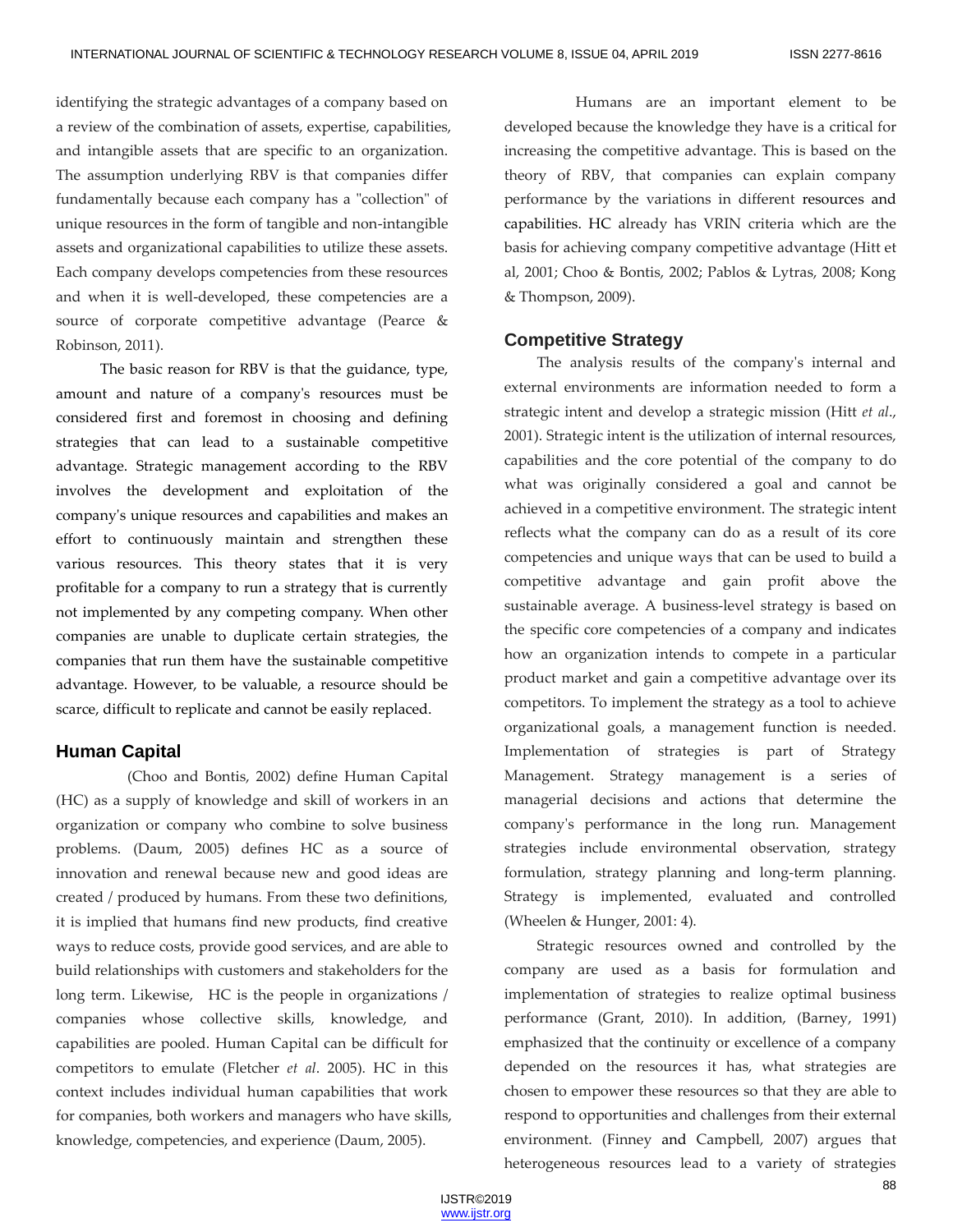implemented and differences in benefits obtained by the company. That is, the meaningfulness of the strategy in producing a competitive advantage can be realized if the determination and implementation of the strategy is based on company resources. The strength of the resources will result in producing a positive company performance.

## **Methodology**

The population of this study is from all the SMEs in the Bengkalis Regency in the Province of Riau. 120 SMEs have the potential to strengthen the economy of the community. The sample is drawn engaging in the manufacturing sector and produce products that could be sold in the Bengkalis district or were exported. There were 80 managers or owners. The respondent was the owner of the company or company manager. The research data came from primary data through questionnaires. Two variables are studied, exogenous variable (free) and endogenous variables (bound). Exogenous variable is one, the namely human capital (X) and it is part of intangible assets. The exogenous variables consist two, namely competing strategies  $(Y_1)$ , and financial performance of SMEs  $(Y_2)$ . Data analysis in this study used descriptive statistics and path analysis.

## **Results**

## **Testing of Direct Effects**

The results of testing the hypothesis directly between the variables of human capital, competing strategies and financial performance are shown in Table 2. The table shows the value of the path coefficient, p-value and the significance of each variable.

**t**

**p**

|  | Table 1. |  |  | Results of Direct Influence Analysis |  |
|--|----------|--|--|--------------------------------------|--|
|--|----------|--|--|--------------------------------------|--|

**Variable Relationships Coefficient**

In Table 1, human capital influences financial performance (0.048). Human capital has an effect on competitive strategies (0.000) and competitive strategies affected financial performance (0.005). It can be concluded that human capital is very influential on competitive strategies.

## **Testing of Indirect Effects**

Indirect testing aims to determine the position of the results of the intervention examination of mediation variables, whether proven to be perfect mediation variables or partial mediation. The results of the examination on indirect influences are used to justify whether the model based on the RBV theory is acceptable or not. Tests were carried out as follows:

Step 1: Calculate the path coefficient by entering the competitive strategy variables into the model. See test results in Table 2.

Table 2. Results of Mediation Test Analysis with Competing Strategy Variables

| <b>Variable Relationships</b> | Coefficient | p-value | Info        |  |
|-------------------------------|-------------|---------|-------------|--|
| Human capital $(X)$ ->        | 0.366       | 0.048   | Significant |  |
| Financial performance $(Y_2)$ |             |         |             |  |
| Human capital $(X)$ ->        |             |         | Significant |  |
| Competitive strategy $(Y_1)$  | 0.816       | 0.000   |             |  |
| Competitive strategy $(Y_1)$  |             |         |             |  |
| -> Financial performance      | 0.550       | 0.005   | Significant |  |
| $(Y_2)$                       |             |         |             |  |

Step 2: Calculate the path coefficient without entering the competitive strategy variable in the model and test results, see Table 3.

|                                       |  |  |  |  |  | Table 3. Results of Analysis of Mediation Tests Without |  |  |
|---------------------------------------|--|--|--|--|--|---------------------------------------------------------|--|--|
| <b>Competitive Strategy Variables</b> |  |  |  |  |  |                                                         |  |  |

|                        |       | statistic | value |             | S<br>.                                                        |                    |         |           |
|------------------------|-------|-----------|-------|-------------|---------------------------------------------------------------|--------------------|---------|-----------|
|                        |       |           |       |             | <b>Variable Relationships</b>                                 | <b>Coefficient</b> | p-value | Info      |
| Human capital $(X)$ -> |       |           |       |             |                                                               |                    |         | Partial   |
| Financial performance  | 0.366 | 2.087     | 0.048 | Significant | Human capital $(X)$ > Financial                               | 0.814              | 0.000   |           |
| $(Y_2)$                |       |           |       |             | performance $(Y_2)$                                           |                    |         | Mediation |
| Human capital $(X)$ -> |       |           |       |             | Table 3 illustrates the relationship between the variables of |                    |         |           |
| Competitive strategy   | 0.816 | 6.923     | 0.000 | Significant | competitive<br>capital,<br>human                              | strategies         | and     | financial |
| $(Y_1)$                |       |           |       |             | performance. It can be seen that the values of human capital  |                    |         |           |
| Competitive strategy   |       |           |       |             | on financial performance, human capital on competitive        |                    |         |           |
| $(Y_1)$ > Financial    | 0.550 | 3.135     | 0.005 | Significant | strategy and competitive strategy on financial performance    |                    |         |           |
| performance $(Y_2)$    |       |           |       |             | significant, based                                            | on audit standards | to      | determine |

**Info**

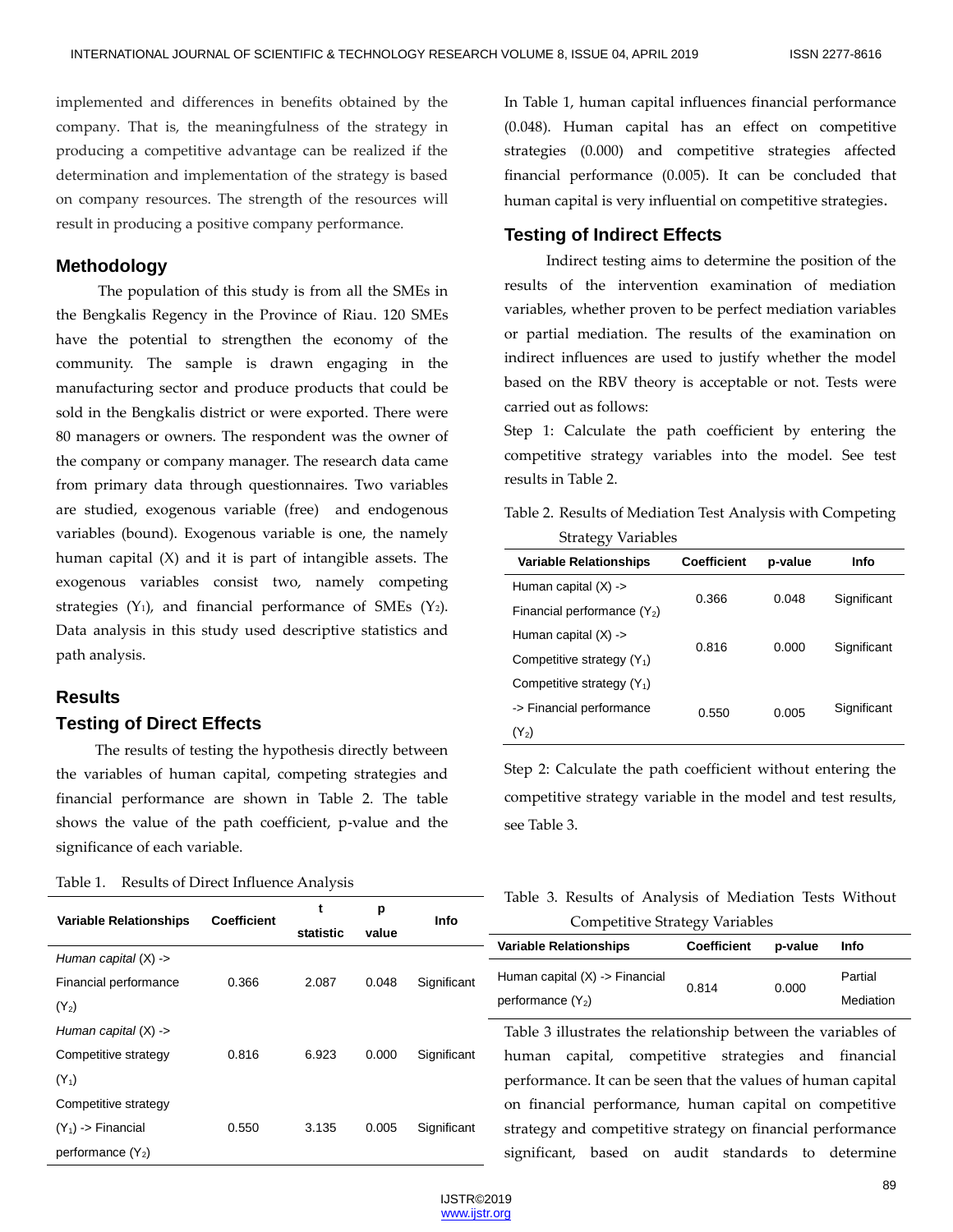mediation position. The mediation model shows indirect effect of human capital influence on financial performance though competitive strategies has a partial mediation. These results indicate that the higher the human capital investment is mediated by the selection of competitive strategies, the higher the financial performance of SMEs. This means the results in this study showed that human capital can directly improve financial performance, financial performance can be achieved if mediated by the implementation of competitive strategies. The integration model of human capital, competitive strategies and financial performance in total experienced a higher change in producing financial performance.

## **Discussion**

Effects of Human Capital on Financial Performance. Every decision related to the organization will be determined by the human capacity of the organization and has an impact on achieving organizational performance. Humans in organizations / companies with skills, knowledge and capabilities present human capital and are very difficult to imitate by competitors (Fletcher *et al*. 2005). This is based on the company's Resources Based View (RBV) theory which explains the differences in company performance are due to variations in resource differences and capabilities. The skills possessed by managers of SMEs of various types of food companies needed a majority of production skills. Production skills were more important than financial management skills, administrative skills, communication skills, and cooperative skills in these organizations. This is in accordance with the results of interviews of several SMEs of various foods companies in the Bengkalis Regency of the Province of Riau. The results of this study were consistent with research from (Hitt, *et al.,* 2001) and Coleman (2007). This study does not support the Ardiana et al. (2010), show that the element of *human capital* did not improve performance, in this case that managers or managers of SMEs relied more on business intuition (Leitao & Franco, 2008).

Effect of Human Capital on Competitive Strategies. The results of the analysis showed that the influence of human capital on the selection of competitive strategies of SMEs showed that the higher the human capital investment the more appropriate the selection of competitive strategies for SMEs. Human capital did not directly improve financial performance but could indirectly improve financial performance if mediated by competitive strategies. Human capital is able to improve the strategy of competing in various food SMEs from knowledge through to formal education, as well as knowledge and training. Knowledge came from job experience and family experience, skills through production skills, communication skills, working with organizations and making financial reports. Various food SMEs have been implemented properly by the ability to manage the business, make decisions, to lead, to be innovative and to adapt to environmental changes. This research support (Sampurno, 2010) who stated that the alignment between human resources and business strategies had an influence on company performance. Other studies did not support that human capital had an influence (low influence) on performance if not mediated by Porter's competitive strategy (Hitt et *al et.,* 2001).

Effect of Competing Strategies on Financial Performance. The results of the analysis showed competitive strategies influenced the financial performance of SMEs. This demonstrates that the more precise the selection of competitive strategies, the higher the achievement of financial performance of various food SMEs. Winning the competition and gaining profitability is the goal that every company wants to achieve. Companies will get different profitability depending on what strategies they use to win the competition. In this case the company needs to implement a business strategy in determining position and maintaining that position in the industry. Improvements resulted in increased sales in general, neutral in obtaining profits and growth in various food SMEs in Bengkalis District in the Province of Riau. The integration model of this study is relevant to the RBV concept, which explains that the company's unique resources and capabilities are the basis for forming a strategy. The chosen strategy must enable the company to use its intimate competence to build opportunities in its external environment. RBV assumes that every organization / company has a unique set of resources and capabilities that are the basis of the strategy and are the main source of company returns. This study support (Ortega, 2010) who states that the cost of leadership strategies was positively related to company performance. Different findings from (Nikat, 2015) stated that leadership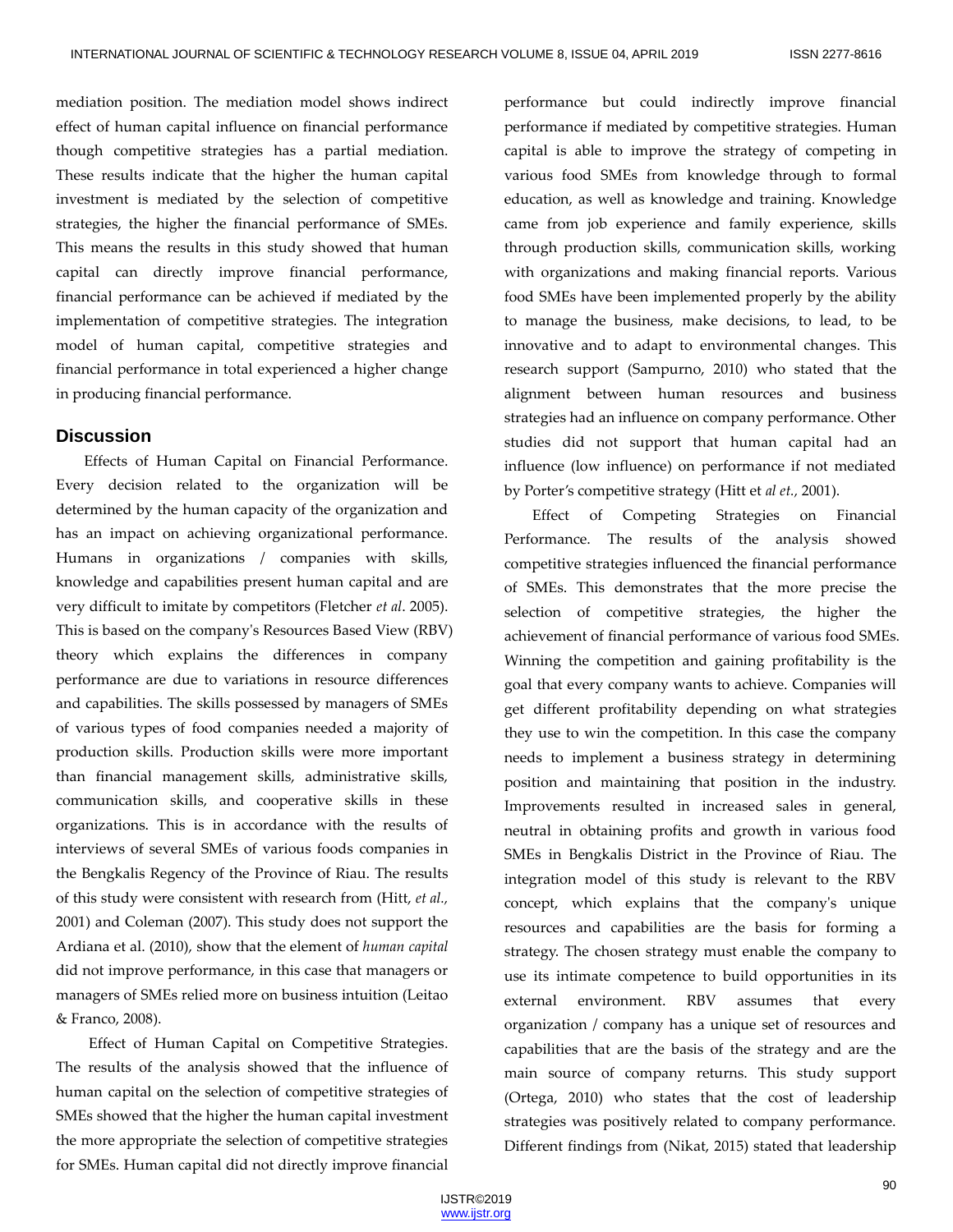cost strategies did not affect the performance of SMEs, the application of good business strategies was the way to achieve a competitive advantage.

## **Conclusion and Recomendation Conclution**

The selection of the right competitive strategy is necessary in the creation of strategies, as well as the creation of varied products. SMEs must focus on certain segments in order to be able to improve financial performance. This was then reflected in the growth of the industrial assets. The skills possessed by managers of SMEs of various types of food companies needed a majority of production skills. Production skills were more important than financial management skills, administrative skills, communication skills, and cooperative skills in these organizations. This indicates that labor has a role in competing strategies as mediation provides higher changes between increasing human capital towards the financial performance of various food SMEs. Human capital is able to improve the strategy of competing in various food SMEs from knowledge through to formal education, as well as knowledge and training. Knowledge came from job experience and family experience, skills through production skills, communication skills, working with organizations and making financial reports. Competitive strategies that are able to improve financial performance in various food SMEs were illustrated in general by various food SMEs choosing different strategies.

## **Recomendation**

Perform better. Further research should explore more deeply, and in more detail, the intellectual capital owned by SMEs such as human capital, structural capital, relational capital, and spiritual capital. Knowledge of these areas can be used as a reference in implementing business strategies to support better performance achievement. Managers of SMEs in the Province of Riau could improve the performance of their SMEs by actively participating in education and training in order to improve their employee skills and experience. This then could ensure Human Resources can support future employees who come so that employee performance can continue to increase.

### **References**

- [1] Amoako-Gyampah, K., and Acquaah, M,"Manufacturing Strategy, Competitive Strategy and Firm performance: An Empirical Study in a Developing Economy Environment." International Journal of Production Economics, Vol.111, No.1, pp. 575-592, 2008
- [2] Ardiana, I.A., Brahmayanti., and Subaedi, "Human Resouces Competency, The Effect on The Performance of SMEs at Surabaya", Management Journal and Entrepreneurship*,* Vol.12 No.1, pp 42-55,2010.
- [3] Barney, J, "Firm Resources and Sustained Competitive Advantage", Management Science*,* Vol. 17, No.1, pp 99-120,1991.
- [4] Choo, C.W., & Bontis, N, "The Strategic Management of Intellectual Capital and Organization Knowledge". New York: Oxford University Press, 2002.
- [5] Coleman, J.S, "The Role of Human and Financial Capital in the Profitability and Growth of Woman-Owned Small Firms". Journal of Small Business Management*,* Vol 45, No.3. pp 303. 2007
- [6] Daum, J.H. (2005). Intangible assets-based enterprise management – a practical approach. This paper has been presented at the 2005 PMA IC Syposium, Stern School of Busines, New York University, NYC/USA. [Online] Available at [http://juergendaum.com/news/0115\\_2006.htm](http://juergendaum.com/news/0115_2006.htm)
- [7] Eisenhardt, K.M., and F.M. Santos. "Resources-Based View: A New Theory of Strategy"*.* Stanford University. 2000.
- [8] Finney, R.Z., Cambell, N.D., and Powell, C.M. (2005). Strategies and Resources Pathways to Success?. *Journal Of Business Research,*  Vol 58, pp 1721-1729.
- [9] Finney, R.Z., and Lueg, J. E. Campbell, Market Pioneers, Late Movers, "The Resources-Based View (RBV): A Conceptual Model", Journal of Business Research*,* pp 925-932, 2007.
- [10] Fletcher, P. R.J. Thomas, & S.A, Cantrell, "Human Capital Management, Managing and Maximizing People to Achieve High Performance", SAP White Paper, Accenture, 2005.
- [11] Grant, R.M, Contemporary Strategy Analysis, 7<sup>th</sup> Edition, John Wiley and Sons, Ltd, 2010.
- [12] Hitt, MA., Bierman, L. Shimizu, K. & Kochhar, R, "Direct and Moderating Effect of Human Capital on Strategy and Performance in Prodessional Service Firm: A Resource-Based Perspective". Academy of Management Journal, Vol 44. No.1. pp 13-28, 2001.
- [13] Kilicman, A., Poh, L. T. Ibrahim, S. N. I, "On Intelectual Capital and Financial Performance of Banks In Malaysia", Cogent